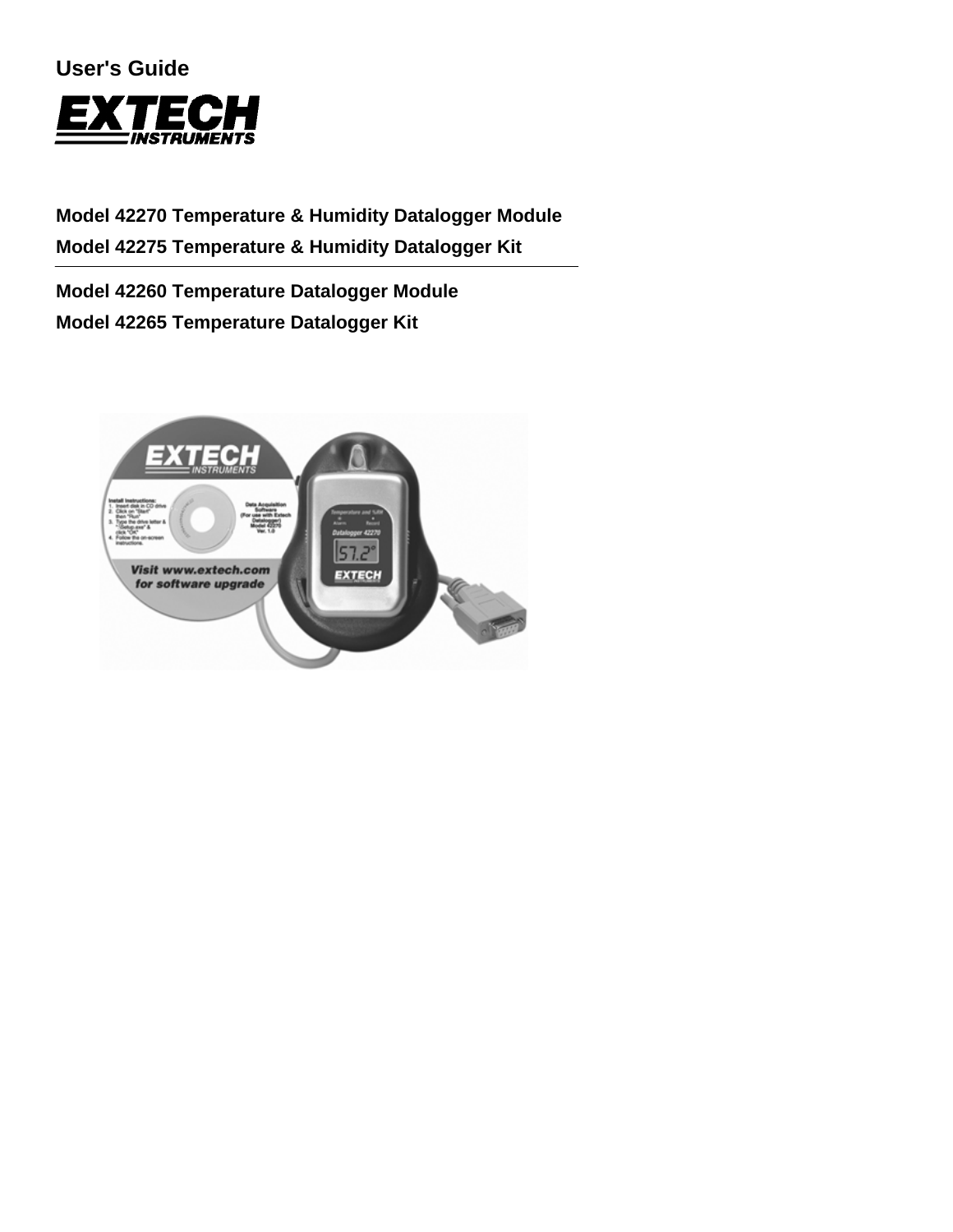## *Introduction*

Congratulations on your purchase of the Extech Datalogging Module or Datalogging kit. The following models are covered in this manual:

Model 42270: Temperature and Humidity Datalogging Module Model 42275: Temperature & Humidity Datalogging Module plus docking station & Windows™ Software Model 42260: Temperature-only Datalogging Module Model 42265: Temperature-only Datalogging Module plus docking station & Windows™ Software

The Datalogging modules can be used to monitor the temperature of greenhouses, warehouses, food transports, aircraft cabins, refrigerated trucks, containers, museums, and HVAC equipment. The Model 42270 records Relative Humidity readings in addition to temperature readings. Modules can store 16,000 readings that can later be transferred to PC or directly printed using the Model 42276 Programmer/Printer. Careful use of this device will provide years of reliable service.

## *Activating The Digital Display*

The datalogger module display will not switch on until it is placed in the docking station, connected to the PC, and activated by the software in the LOGGER SET menu as described later in this manual. In LOGGER SET the user selects the type of recording activation. When the logger begins to log data, the display and status LEDs will switch on.

## *Specifications*

| Display                      | 3-digit multi-function LCD                                                                      |
|------------------------------|-------------------------------------------------------------------------------------------------|
| Front panel status LEDs      | Two (2): RECORD and ALARM                                                                       |
| Temperature range            | -40 to 185 <sup>°</sup> F (-40 to 85 <sup>°</sup> C)                                            |
| Temperature resolution       | 0.1 $^{\circ}$ up to 99.9 $^{\circ}$ ; 1 $^{\circ}$ from 100 $^{\circ}$ to 185 $^{\circ}$       |
| Temperature accuracy         | $\pm$ 1.2°F (0.6°C) from -4 to 122°F (-20 to 50°C)                                              |
|                              | $\pm 2.4^{\circ}$ F (1.2 $^{\circ}$ C) all other ranges                                         |
|                              | Humidity range & accuracy 0.0 to 99.9% Relative Humidity; Accuracy: $\pm$ 3%                    |
| Datalogger storage           | 16,000 temperature readings (8,000 temperature and 8,000<br>humidity readings on the 42270)     |
| Sampling rate                | Programmable from 1 to 7200 seconds (2 hours)                                                   |
| Power supply                 | One (1) CR2 or $\frac{1}{2}$ 'AA' lithium battery                                               |
| <b>Battery Life</b>          | 1 year: 5 second sample rate in sleep mode<br>3.8 months: 24 hour sample rate in non-sleep mode |
| Low battery indicator        | Display shows 'LO'                                                                              |
| Cable length                 | 60" (150cm)                                                                                     |
| <b>Operating Temperature</b> | 32 to $104^{\circ}F$ (0 to $40^{\circ}C$ ) (docking station)                                    |
| <b>Operating Humidity</b>    | 10 to 80% RH (docking station)                                                                  |
| <b>Dimensions</b>            | $4.9 \times 3.6$ " (124 x 92mm)                                                                 |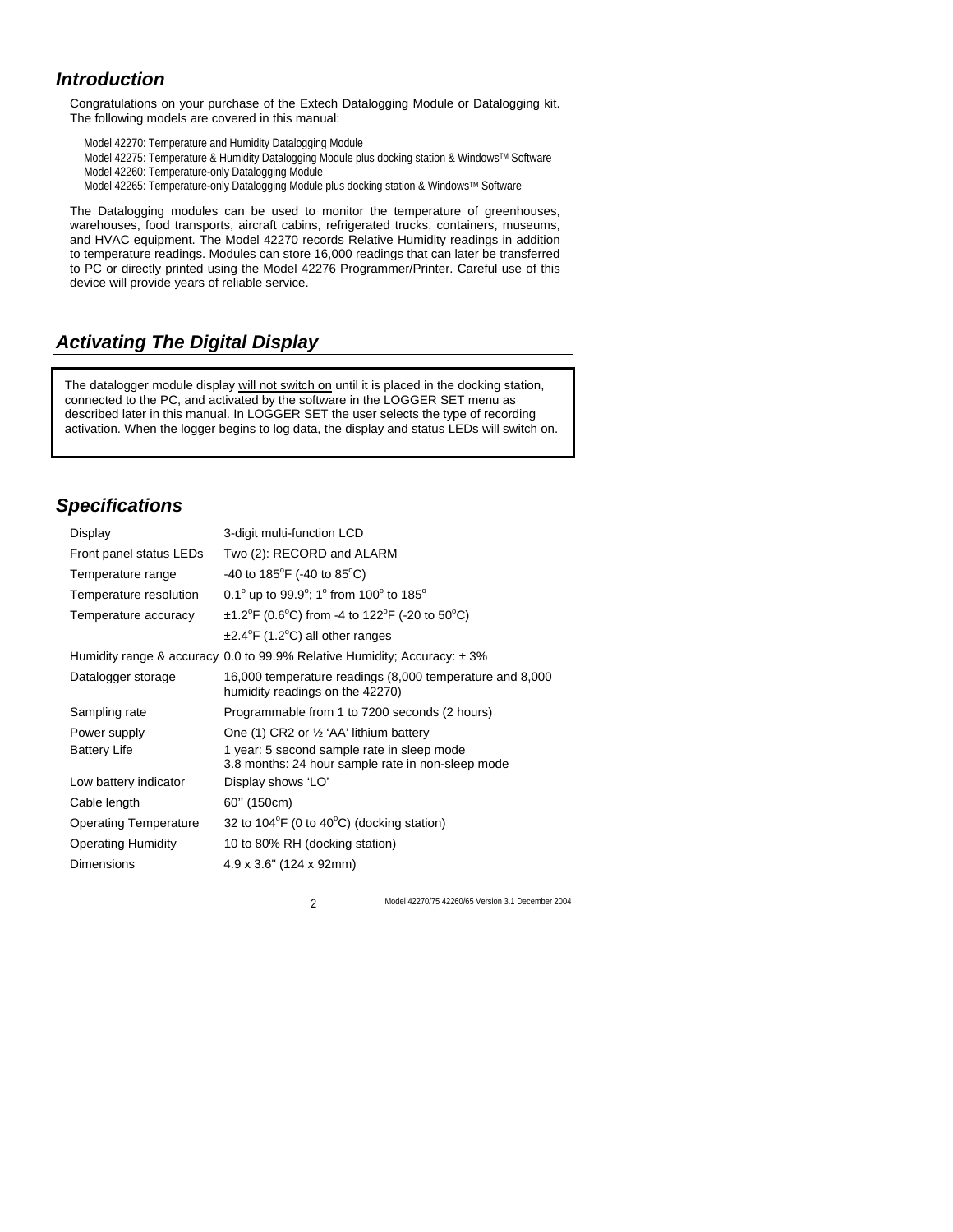### *Description*

Refer to Figure 1.

- 1. LCD display
- 2. Mounting hole
- 3. Docking station
- 4. Interface Cable
- 5. Status LEDs
- 6. Supplied Software CD



## *Displays*

#### **LCD Display**

REC: Displayed while logging readings. Read the 'Recording Status' section for further details.

HI and LOW: Displayed when the High or Low Alarm limit is exceeded. See 'Alarm Status' below for further information.

RH%: Relative Humidity (42270 and 42275 only)

C or F: Temperature units.

COMM: Appears when Datalogger is communication with a PC.

#### **Recording Status Indication**

Both the RED status LED and the display indicator 'REC' will flash every 5 seconds if the sampling rate is set to 5 seconds or higher. If the sampling rate is set lower than 5 seconds, the indicators will flash every 1, 2, 3, or 4 seconds as programmed.

#### **ALARM Status Indication**

Both the YELLOW status LED and the display indicator 'ALM' will flash when the recorded value is higher than the user programmed High Alarm value or lower than the Low Alarm value. The Alarm status LED and the 'ALM' display indicator flash every 5 seconds if the sampling rate is programmed for 5 seconds or higher. If the sampling rate is set lower than 5 seconds, the indicators will flash every 1, 2, 3, or 4 seconds as programmed.

#### **Low Battery Indication**

When the lithium battery voltage nears the critical operating level, the LCD displays 'LO'. To replace the battery, refer to the Battery Replacement section of this manual.

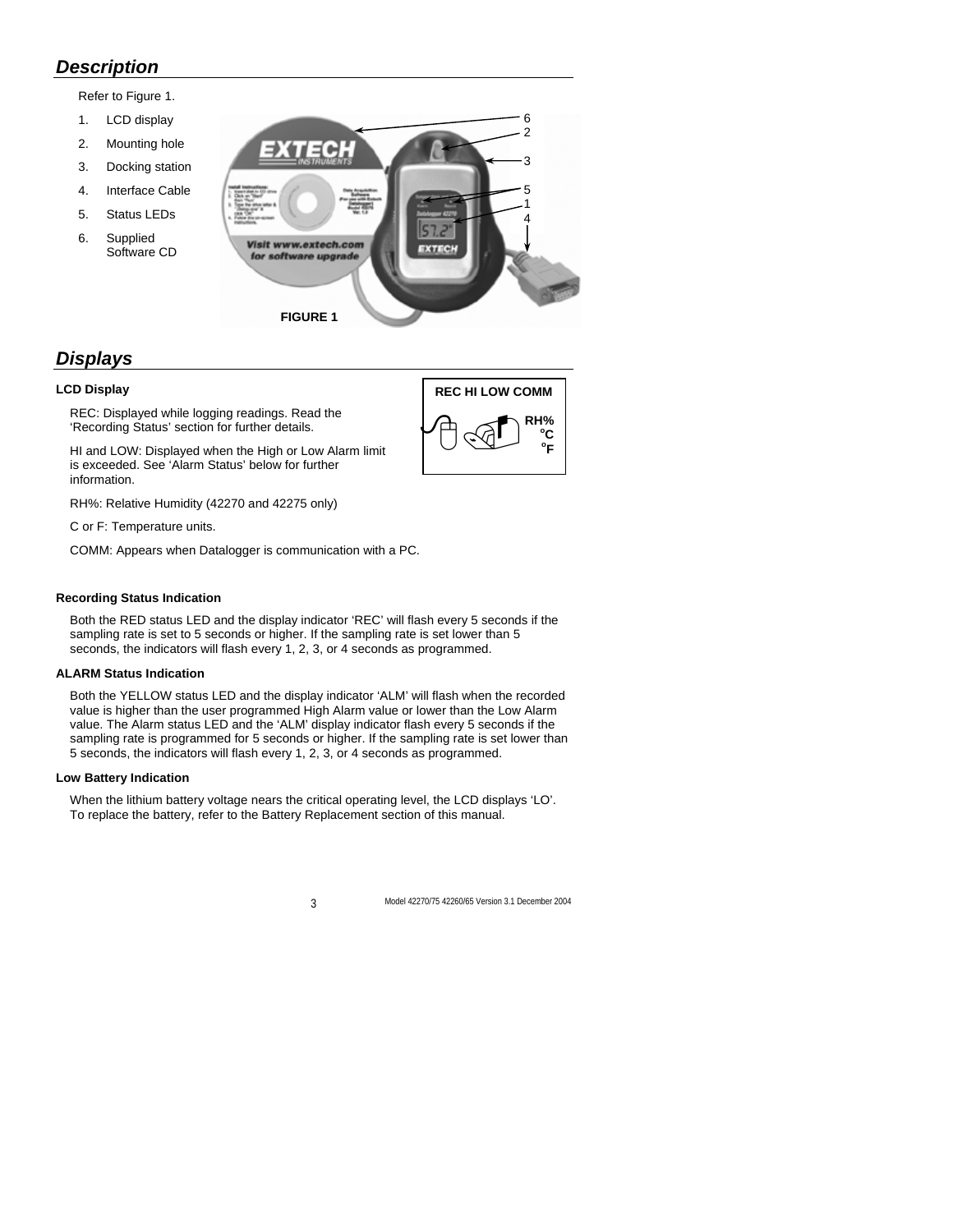### **Installation**

- 1. Slide the logger onto the RS-232 PC Interface docking station.
- 2. Connect the PC interface cable to the PC com port (1 or 2).
- 3. Insert the supplied software disk in the PC CD-ROM drive.
- 4. The main software screen will appear with the following selections:
	- INSTALL SOFTWARE: Click to install the software
	- WEBSITE: Visit website
	- BROWSE CD-ROM: View all items on the CD-ROM
	- EXIT: Close the software
	- MANUAL PDF: Open the operation manual in PDF format

#### **Main Software Screen**



#### **FIGURE 2**

When the software is run, the window shown in Figure 2 (above) will appear. The window items are described below. If the PC and Datalogger are not communicating, the following error message will appear on the lower left hand corner of the software screen. <<WARNING: Datalogger not plugged into interface module!>>. If this occurs, check the COM Port settings under the 'Com Set' button located on the top row of the software window.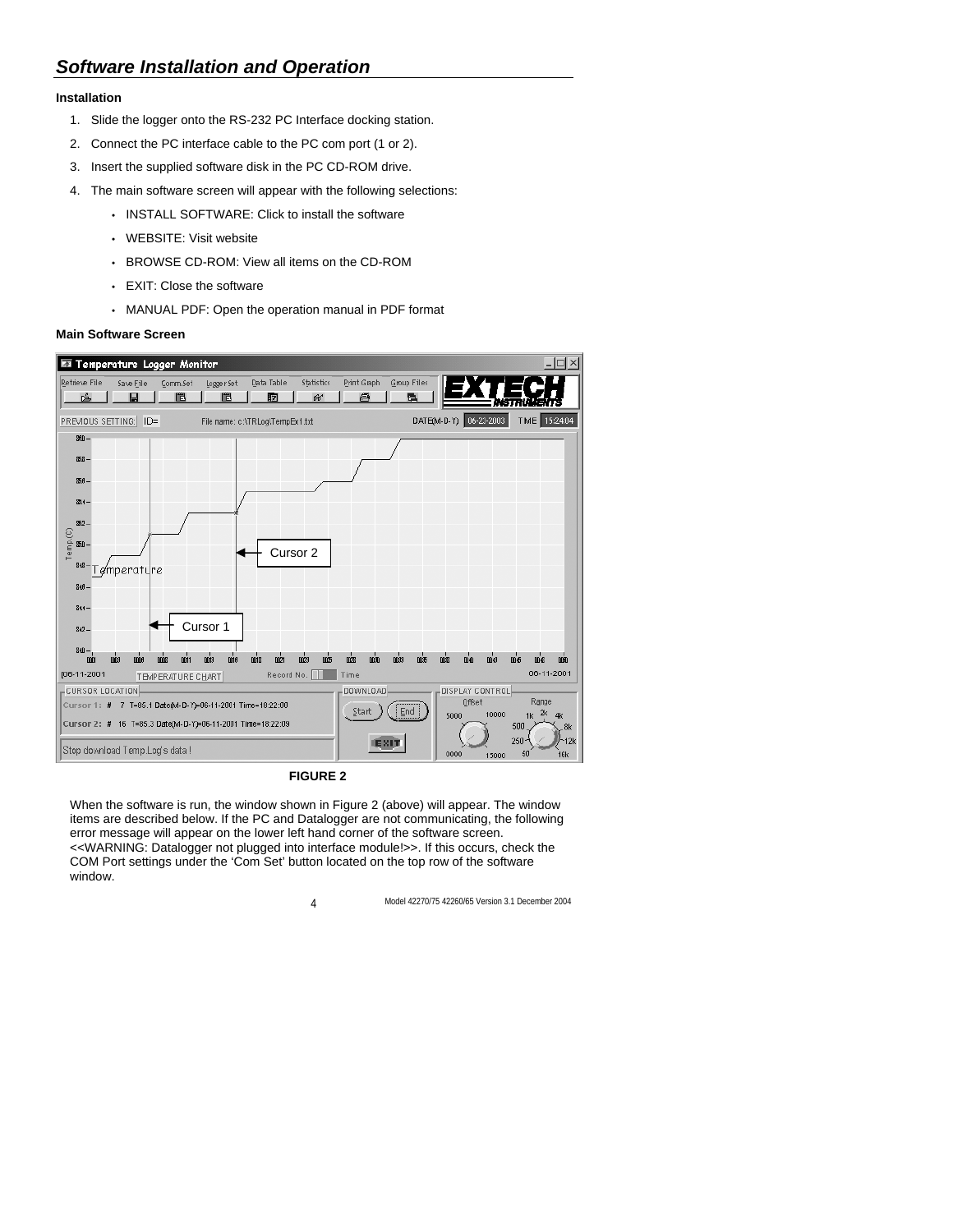#### **Retrieve File**

Open a data file currently stored on the PC.

#### **Save File**

Save data to a new file on the PC.

#### **COM Set**

Set the COM Port number, baud rate, data bits, parity, & stop bits.

#### **Logger Set**

The Datalogger must be configured before each recording session using the following parameters (refer to Figure 3):

- Sample Points: Number of data points to log (1000, 2000, 4000, 8000, 12000, 16000)
- Sample Rate: Set from 1 to 7200 secs (logging interval).
- Start Mode: IMMEDIATE (recording starts when OK is selected), SCHEDULE (see Start Date/Time below), MAGNETIC (recording begins when a magnet is passed over back of the datalogger).
- Start Date and Start Time: Set date/time when Datalogger is to begin recording data.
- Unit: Select °C or °F for temperature recording only. Select °C with humidity or °F with humidity for temperature and humidity recording (only the 42270 can record humidity).



**FIGURE 3** 

- High and Low Alarm: Temperature limits that, if exceeded, enable the front panel 'ALARM' LED and the LCD icon 'ALM' to flash.
- Logger Date and Logger Time: Set the Datalogger's internal real-time clock.
- Sleep Mode: When enabled, the Datalogger automatically shuts off after 10 minutes.
- Logger ID setting: Unique name given to each Datalogger (up to 8 characters).

#### **Data Table**

View a list of all the data. Right-click in the list window to call up the following commands:

- GOTO: Specify a target cell to locate using its row and column.
- FIND: Search for a text string in all of the alpha-numeric cells in the entire table or for a selected range.
- SORT: First right-click on a column header in the Data Table. Now sort the cells using the data in one of the rows or columns as the sort key.

Note that in the table, data can be cut (ctrl-c) and pasted (ctrl-v).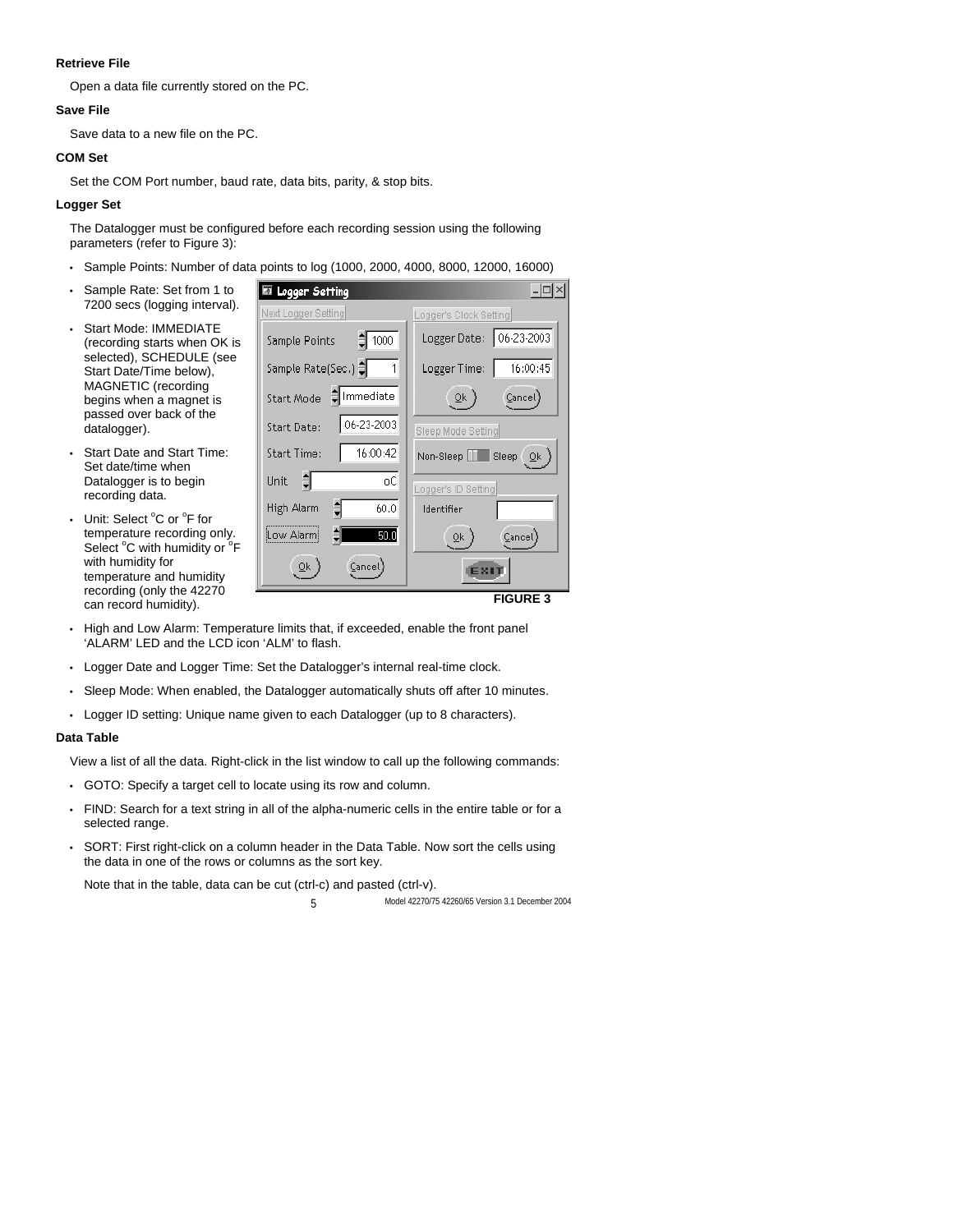#### **Statistics**

Statistics can be applied to all the data or only the data between the moveable cursors

located on the main software screen.

- The Temperature data is shown on the top graph and the Relative Humidity (42270 only) on the bottom graph.
- The max, min, mean, and standard deviation values are shown on the right side of each graph.
- Use the mouse to adjust the yellow knobs (left side of Statistics screen shown in Figure 4) to equally divide all readings into divisions (up to 130 divisions are possible). This can also be done by clicking the up/down arrows or by keying in the value directly.

**ET STATISTIC: ID= ZION**  $\Box$   $\times$  $\n **35 0 0 0 0 0 0 0 0 0 0 0 0 0 0 0 0 0 0 0 0 0 0 0 0 0 0 0 0 0 0**$ TEMPERATURE | #sogram#emperature 80 finien  $752$ Maximum  $74.1$ **Montum** g 74.8 **Moon**  $\mathbf{z}$ Std.Dev  $\overline{0}$ 41  $84 82$  $\overline{a}$ ..<br>Na ..<br>Nd Ň.  $\overline{a}$  $\overline{\mathbf{a}}$  $56$  $59$ HUMIDITY Histogram(Humidrity)  $\overline{43}$  %  $\overline{2}$  Record ancs. Maximum 52.1  $\overline{a}$ 46.9 'n **Montum**  $\blacksquare$ Mean  $48.1$  $\overline{u}$ Std.Dev  $0.6$  $\overline{4}$  $\blacksquare$ 202 209 212 224 331 Æ EXIT **FIGURE 4** 

#### **Group Files**

Click Group Files to view the 'Multi Logger Monitor' designed to view and compare data

files. Figure 5 shows the screen as it appears before a file icon (top of screen) is selected.

- To open a file in the 'Multi Logger Monitor', click on the file open icon next to the color block. The filename will appear next to the letter designation and the data will appear in the grid when a file is selected.
- Select the color of the curve by clicking the color block next to the file names.
- Use the OFFSFT and RANGE controls to manipulate the view as described in Offset and Range knob sections below.



**FIGURE 5** 

Print the data by clicking the print icon at the top right of the screen.

### **Temperature and Relative Humidity displays on Main Software Screen**

Refer to Figure 2 for the Main Software Screen. The temperature and humidity readings are represented on the main grid of the software window after data is transferred from PC. The temperature units are shown on the left side of graph and the humidity units on the right. **Note that only the 42270 module provides Relative Humidity data.** Use the OFFSET and RANGE knobs located on the bottom right of the main software screen to manipulate the data view. Details on their use are provided below:

### **OFFSET Knob**

The Offset knob allows the user to select the data point that appears on the left-hand side of the data graph on the main software screen. With the knob set to '0000', the beginning of the data list will be shown on the left side of the display graph. With the knob set to 2500, reading number 2500 will start on the left side of the display graph.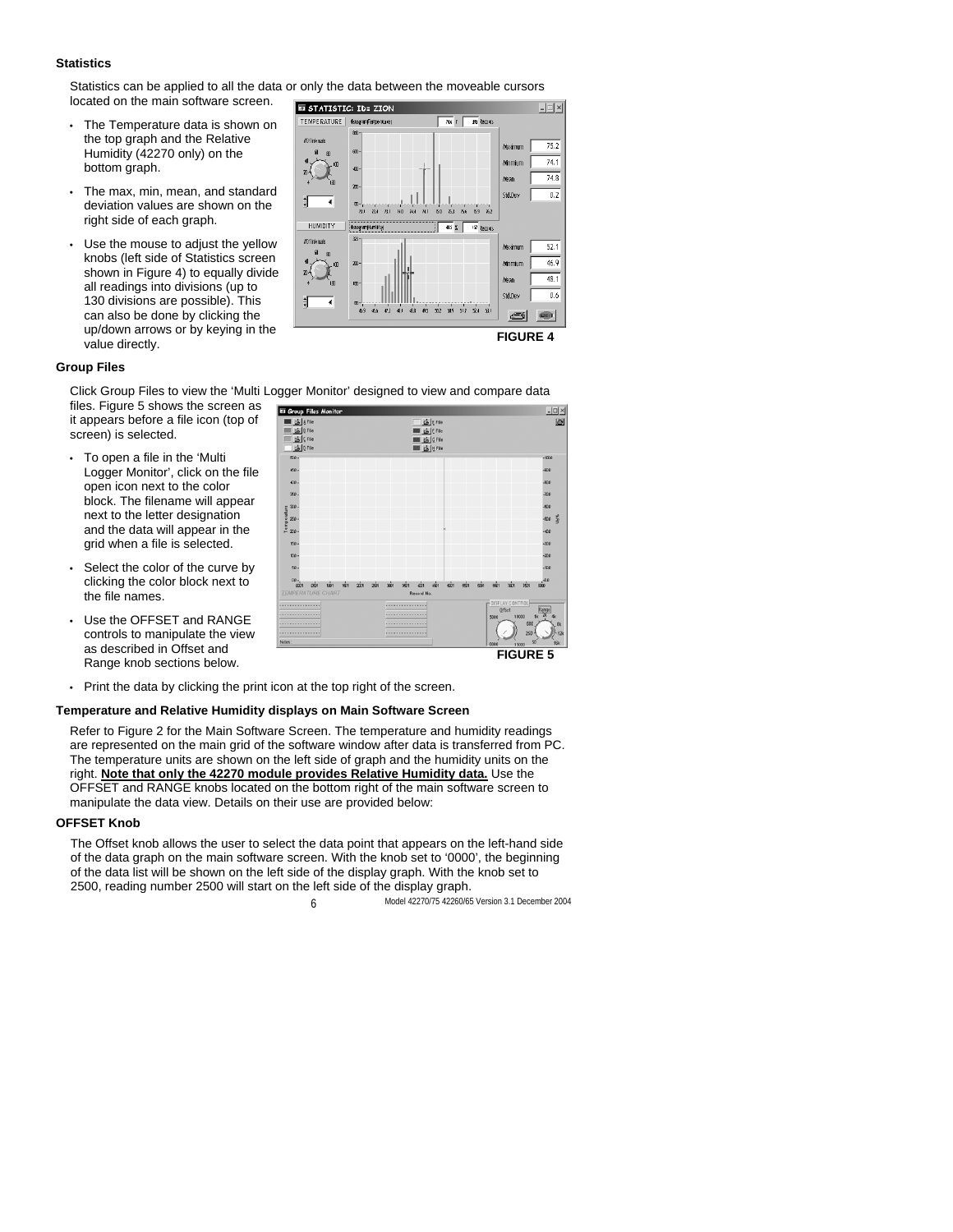#### **RANGE Knob**

Use the Range knob to select the number of readings represented on the display graph. If the knob is set to '50', fifty readings will be shown on the display graph. With the knob set to '2K', two thousand readings will be represented on the display graph.

#### **Cursor 1 and 2**

Cursor 1 and Cursor 2 (red and green vertical lines on main software screen grid) can be used to select a region of data (click and drag to select data). Selected readings are between the two cursors. Click on a cursor line to select it (its color will turn bold). The Cursor Location field (lower left) shows the cursor positions. As the arrow keys are used to select the last record or the next record, the location numbers change to reflect the new position.

| Left arrow key              | Moves to previous point on the current plot.      |
|-----------------------------|---------------------------------------------------|
| Right arrow key             | Moves to next point on the current plot.          |
| <shift> left arrow</shift>  | Moves back 10 points on the current plot.         |
| <shift> right arrow</shift> | Moves ahead 10 points on the current plot.        |
| <home></home>               | Moves to first visible point on the current plot. |
| <end></end>                 | Moves to last visible point on the current plot.  |

#### **Zoom and Pan on Graphs**

To zoom in on a data point, <ctrl> left click on the desired point. The view resolution increases until the mouse is released. To zoom out, right click the data point.

To pan, <ctrl-shift> click on the desired data point and drag to another point. The graph view scrolls so that the original point now appears under the new mouse location. Drag the mouse anywhere on the screen, even beyond the view port.

#### **RECORD NO. / TIME Switch**

This switch is located just below the center of the graph on the main software screen. When in the RECORD NUMBER position, the data will be plotted against each record number 1 through n ( $n =$  total number of records). When in the TIME position, data is plotted against the time of day that the readings were logged.

#### **Previous Setting**

Click on Previous Setting to download data from another datalogger without first closing the program.

#### **Company Logo**

The company logo at the top right hand corner of the main software screen can be customized. Please contact Extech for further information.

#### **Message Board**

The field on the bottom left hand corner of the main software screen is reserved for program alerts, instructions, and messages. The software will instruct the user; please observe this field during operation for helpful hints, instructions, and messages.

#### **Download Commands**

The Download area of the main software screen (bottom, center) is used to START and STOP the transfer of the data from the Datalogger to the program. Press EXIT to return to the normal operation mode.